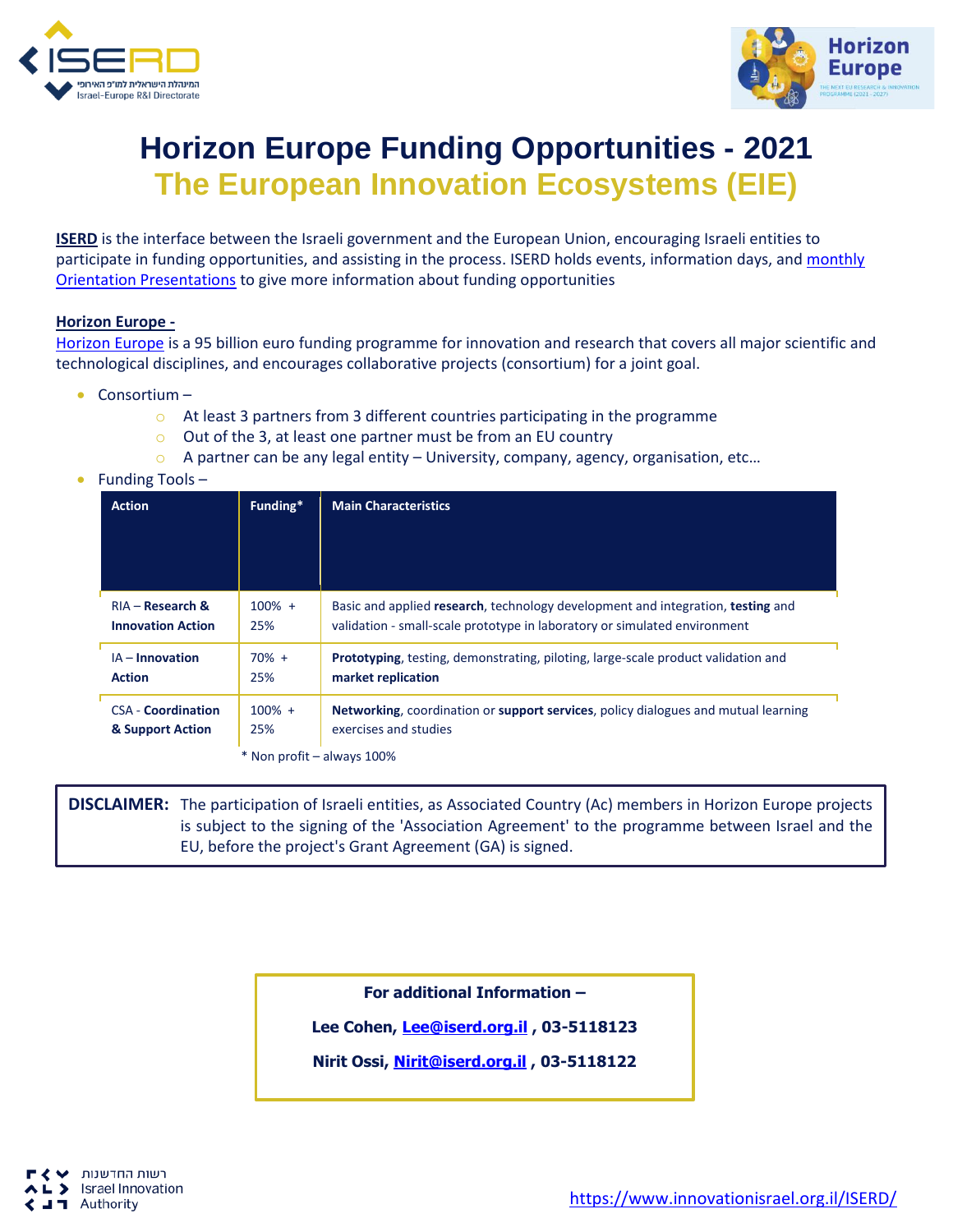



## **Focus of the call -**

- The European Innovation Ecosystems aims to create a more connected and efficient innovation ecosystem that supports the scaling of companies and spurs innovation to address important challenges in a responsible way.
- It contains actions to harness the potential of innovation for the benefit of people, society and economy.

## **Action destination**

- The Ecosystem programme builds on actions under three destinations: CONNECT, SCALE UP and InnovSMEs.
- The actions in the CONNECT destination focus on building an integrated, inclusive innovation ecosystem by drawing on the existing strengths of European, national, regional and local ecosystems and pulling in new, less well-represented actors and territories to set, undertake, and achieve collective ambitions for people, society, the economy and the planet
- The actions in the SCALEUP destination focus on reinforcing the capacity of ecosystems to support existing and emerging innovators and companies
- The actions in the InnovSMEs destination focus on helping innovative SMEs to increase their research and innovation capacity, productivity and to become embedded in global value chains and new markets. It would enable global collaboration and the commercialisation of new knowledge. It would thereby strengthen the overall resilience of the European innovation ecosystem.
- **The funding options**
	- o Between 0.50M€ up to 5M€
	- o Type of Action: CSA, COFUND and RIA
	- $\circ$  Eligible costs will take the form of a lump sum.

### **Target Audience- (specific audience to each call)**

- o National, regional and/or local authorities
- o Public-owned enterprises
- o Public and private buyers
- o SMEs and start-ups
- o Research and technological organizations
- o Incubators
- o Accelerators
- o Innovation agencies
- o Universities
- o National / regional innovation funding agencies

For further information please see here- [call for proposal](https://innovationisrael.org.il/ISERD/page/calls-proposals) an[d EIE EU website.](https://eic.ec.europa.eu/eic-funding-opportunities/european-innovation-ecosystems_en)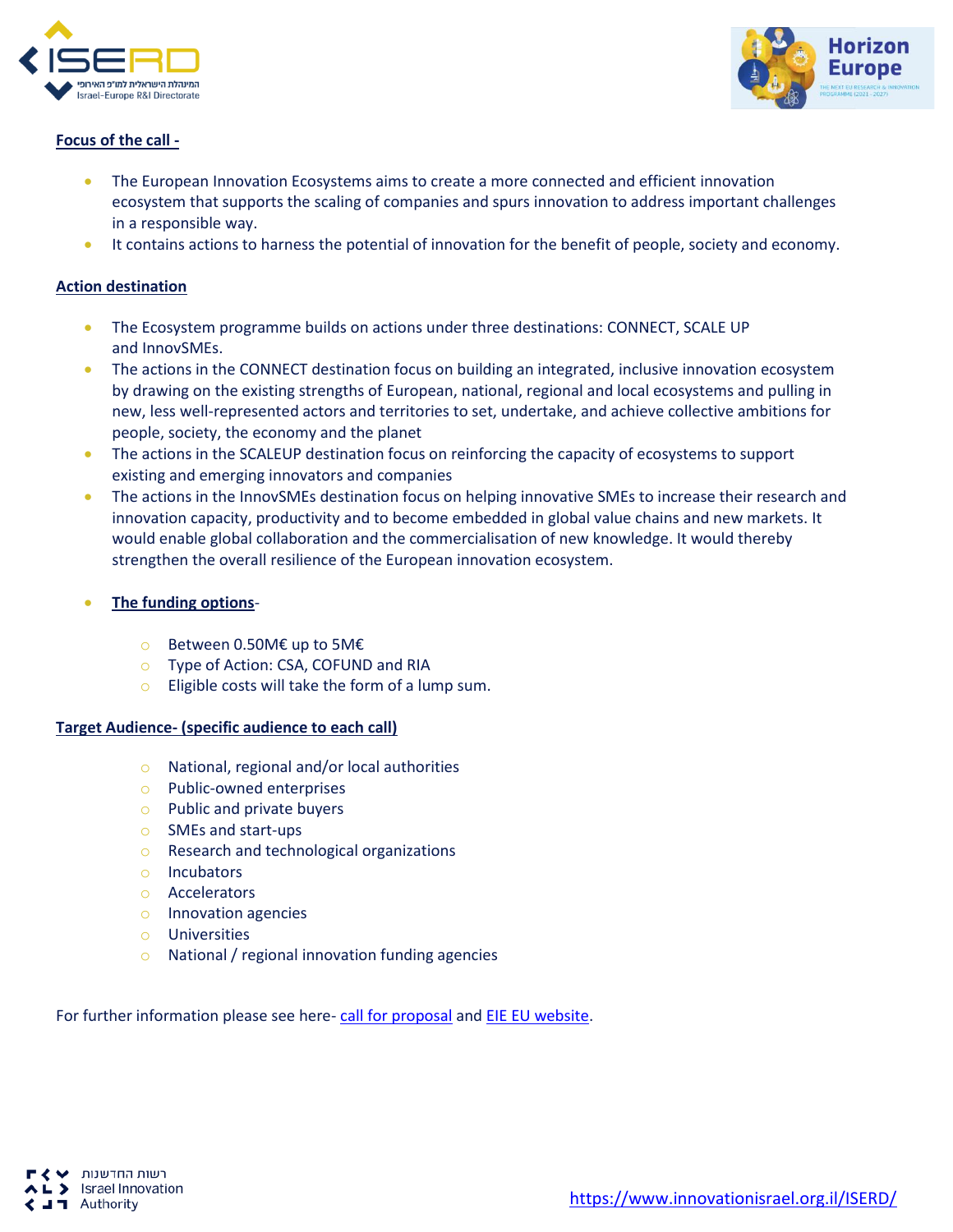



| Area                 | <b>Topic &amp; Short Description</b>        | <b>Topic</b><br>Budget (M€) | <b>Funding</b><br><b>Terms</b> | <b>Deadline</b> |
|----------------------|---------------------------------------------|-----------------------------|--------------------------------|-----------------|
| <b>CONNECT -</b>     | Open the dialogue, prepare the<br>$\bullet$ | <b>Total budget</b>         | $CSA -$                        | Opening:        |
| Interconnected       | ground and facilitate the                   | for the year                | Coordination                   | 06.07.2021      |
| Innovation           | agreement among Member                      | in question                 | and Support                    | Deadline:       |
| Ecosystems           | <b>States, Associated Countries</b>         | 4.00                        | <b>Actions</b>                 | 26.10.2021      |
|                      | and EU regions, in cooperation              |                             |                                |                 |
| HORIZON-EIE-2021-    | with the private sector and                 |                             |                                |                 |
| <b>CONNECT-01-01</b> | research and innovation actors,             |                             |                                |                 |
|                      | towards more dynamic,                       |                             |                                |                 |
| Preparatory action   | inclusive, gender diverse, and              |                             |                                |                 |
| for setting up joint | connected innovation                        |                             |                                |                 |
| programmes among     | ecosystems, via co-creation, co-            |                             |                                |                 |
| innovation           | planning and co-investments                 |                             |                                |                 |
| ecosystems actors    | around promising areas of joint             |                             |                                |                 |
|                      | and European interest;                      |                             |                                |                 |
|                      | Prepare the implementation of<br>$\bullet$  |                             |                                |                 |
|                      | joint long-term programme of                |                             |                                |                 |
|                      | activities (action plans)                   |                             |                                |                 |
|                      | fostering collaboration and                 |                             |                                |                 |
|                      | creation of common knowledge                |                             |                                |                 |
|                      | assets among EU, national,                  |                             |                                |                 |
|                      | regional and/or local level                 |                             |                                |                 |
|                      | innovation ecosystems'                      |                             |                                |                 |
|                      | stakeholders, enhancing                     |                             |                                |                 |
|                      | synergies and<br>complementarities of their |                             |                                |                 |
|                      | programmes and encouraging                  |                             |                                |                 |
|                      | the alignment of their                      |                             |                                |                 |
|                      | innovation agendas;                         |                             |                                |                 |
|                      | Ensure the inclusiveness of all<br>۰        |                             |                                |                 |
|                      | key innovation players from                 |                             |                                |                 |
|                      | across the quadruple helix, and             |                             |                                |                 |
|                      | all EU territories;                         |                             |                                |                 |
|                      |                                             |                             |                                |                 |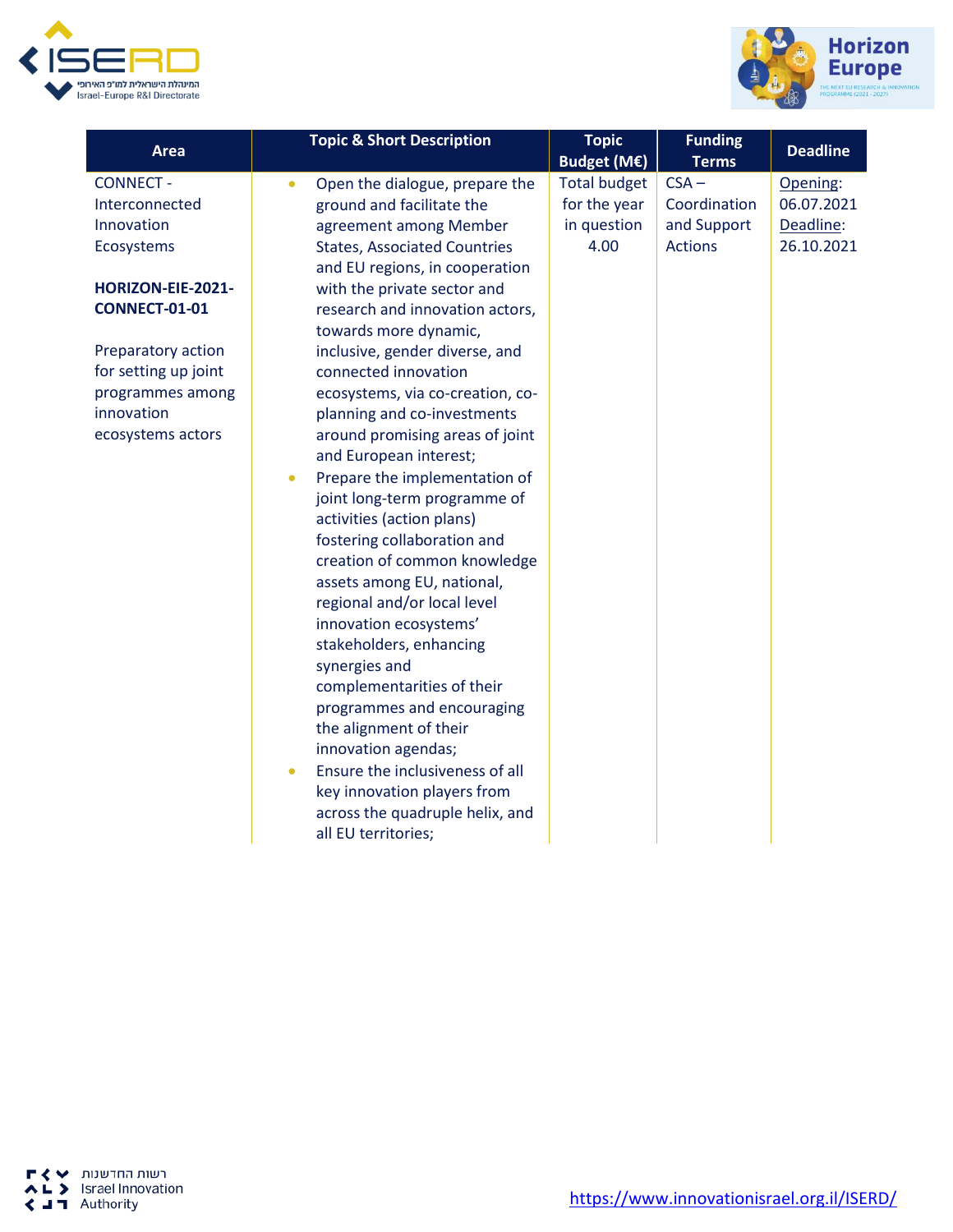



| <b>CONNECT -</b><br>Interconnected<br>Innovation<br>Ecosystems<br>HORIZON-EIE-2021-<br><b>CONNECT-01-02</b><br><b>Building capabilities</b><br>in innovation<br>procurement | $\bullet$<br>$\bullet$<br>$\bullet$<br>$\bullet$<br>$\bullet$<br>$\bullet$ | Raise awareness, knowledge<br>and practical use of legal<br>procedures to implement the<br>practices of innovation<br>procurement;<br>Leverage capacity building, skills<br>and legal knowledge among<br>public and private buyers;<br>Explore and scale up the best<br>examples of innovation<br>procurement practices,<br>Contribute to the establishment<br>of innovation friendly legal<br>frameworks, and market-<br>oriented procedures;<br>Ensure long-term and<br>sustainable innovation<br>procurement strategies;<br>Foster public and private<br>partners' collaboration in the<br>co-design processes to match<br>their needs and identify existing<br>technologies that could result in | <b>Total budget</b><br>for the year<br>in question<br>4.00 | $CSA -$<br>Coordination<br>and Support<br><b>Actions</b> | Opening:<br>06.07.2021<br>Deadline:<br>26.10.2021 |
|-----------------------------------------------------------------------------------------------------------------------------------------------------------------------------|----------------------------------------------------------------------------|------------------------------------------------------------------------------------------------------------------------------------------------------------------------------------------------------------------------------------------------------------------------------------------------------------------------------------------------------------------------------------------------------------------------------------------------------------------------------------------------------------------------------------------------------------------------------------------------------------------------------------------------------------------------------------------------------|------------------------------------------------------------|----------------------------------------------------------|---------------------------------------------------|
| <b>SCALEUP - Elevating</b><br>the scalability<br>potential of<br>European business<br>HORIZON-EIE-2021-<br><b>SCALEUP-01-01</b><br>Expanding<br>Acceleration<br>Ecosystems  | $\bullet$<br>$\bullet$<br>$\bullet$                                        | procurement of innovation.<br>Enhanced openness,<br>competitiveness, and global<br>potential of developing<br>innovation ecosystems and<br>creation of local jobs with high-<br>value added;<br><b>Balanced business activity</b><br>across Europe;<br>Improved quality and outreach<br>of business acceleration<br>services in developing<br>innovation ecosystems.                                                                                                                                                                                                                                                                                                                                 | <b>Total budget</b><br>for the year<br>in question<br>5.00 | $CSA -$<br>Coordination<br>and Support<br><b>Actions</b> | Opening:<br>13.07.2021<br>Deadline:<br>10.11.2021 |